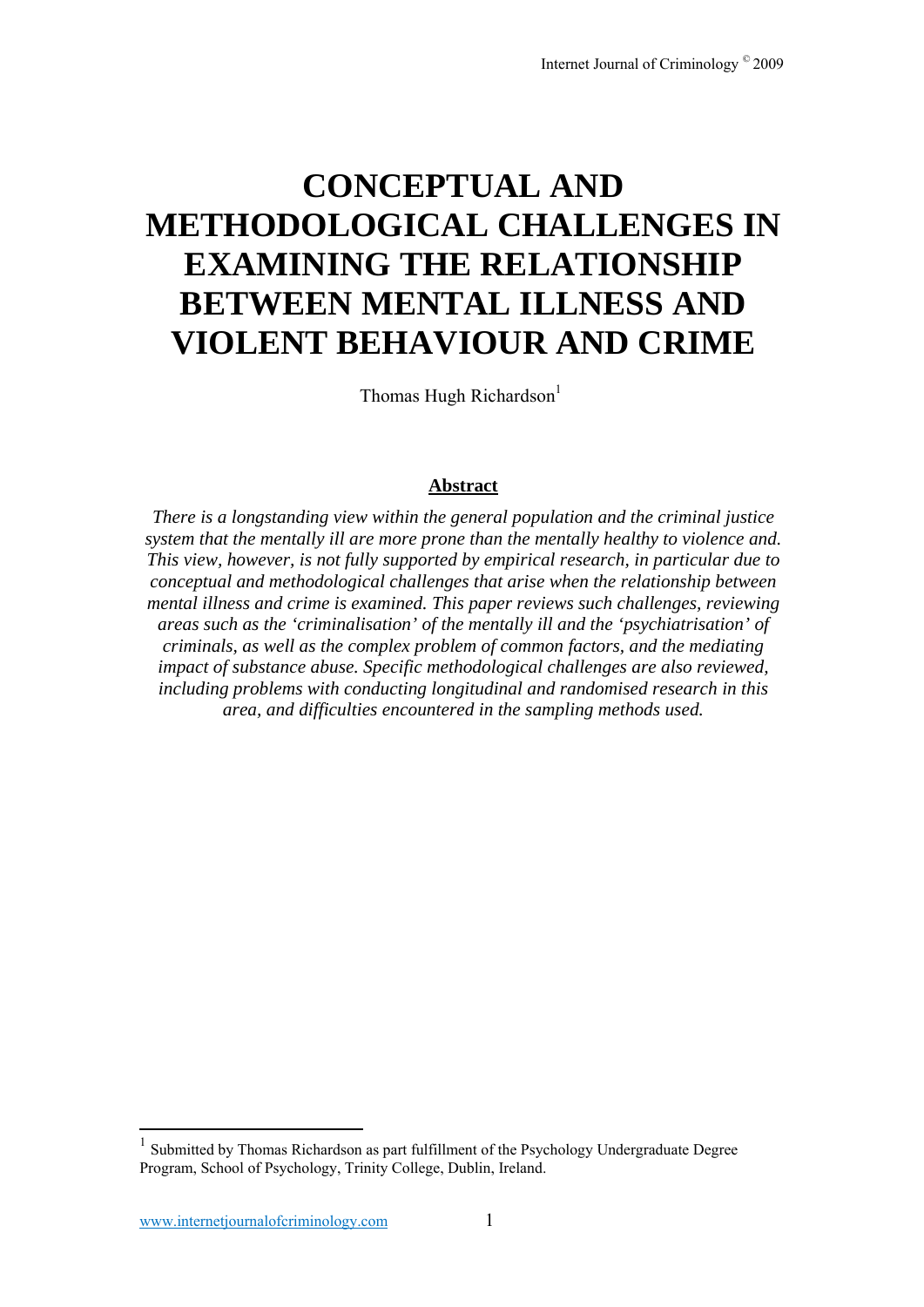Throughout history and across cultures a view has persisted that the mentally ill are particularly prone to violence and crime (Monahan, 1996). The general public consistently report that the mentally ill are more dangerous (Phelan & Link, 1998), a view which is reinforced by selective media reporting (Mulvey, 1994). This relationship has been examined since the mid  $19<sup>th</sup>$  century (Gray, 1857). However, such research has suffered from significant methodological and conceptual problems and consequentially provides results that do not entirely support this concept (Davis, 1991). This paper will outline and explain such methodological difficulties and challenges in the definition and examination of the relationship between mental illness and crime.

# **The 'Criminalisation' of the Mentally Ill**

A significant problem in research into the relationship between crime and mentally illness is what has become known as the 'criminalisation' of the mentally ill. Abramson (1972) first noted that a large proportion of the mentally ill were being dealt with by the criminal justice system rather than mental health services. Since this initial argument, a large body of evidence suggests that the mentally ill are arrested, convicted and sent to prison in proportions that surpass their actual criminal behaviour (Council of State Governments, 2002). People who need mental health treatment are frequently being put into prison rather than hospital (Teplin, 1983). Changes in mental health policies may be responsible for this increasing contact between the mentally ill and justice systems (Lurigio & Fallon, 2007). The mentally ill are often 'referred' to the criminal justice system due to poor or inappropriate resources in the mental health sector (Borzecki & Wormith, 1985). This may be largely due to the 'deinstitutionalisation' seen in many countries in the last few decades (Whitmer, 1980), which shifted the emphasis of mental health care from psychiatric hospitalisation to community based settings, resulting in a dramatic reduction in the number of psychiatric hospital beds (Center for Mental Health Services, 2004). However this community mental health movement was never properly implemented (Shadish, 1989), resulting in an increased risk of violence by outpatients (Hodgins, 1994). As a result of deinstitutionalisation, the mentally ill increasingly come into contact with the police and courts, thus inflating the apparent relationship between crime and mental illness.

A number of largely political factors also indirectly increase the representation of the mentally ill in the criminal justice system, with mental illness consequently complicating rather than causing their involvement (Draine, 2003). The 'war on drugs' is the U.S. has played a large role (Lurigio & Swartz, 2000), as it has lead to increased arrest and conviction for drug related offences (Beck, 2000), resulting in an increased proportion of the mentally ill in prisons (Swartz & Lurigio, 1999; Goldkamp & Irons-Guynn, 2000). Another important factor is the role of police tactics. The recent emphasis by the western world on 'zero-tolerance' and 'quality of life' policing has led to increased arrest for minor offences such as disturbing the peace and loitering, to which the mentally ill are more prone (Fagan & Davies, 2000). Public-order policing has essentially led to patients being arrested for their symptoms (Ditton, 1999), as many of the symptoms of mental illness are behaviours considered to be antisocial or criminal (Cauffman et al., 2005). Mental illness elevates the risk of arrest as detection and subsequent calls to the police are more likely in those with such problems (Hirschfield et al., 2006), with the arrest rate being 67 times high for those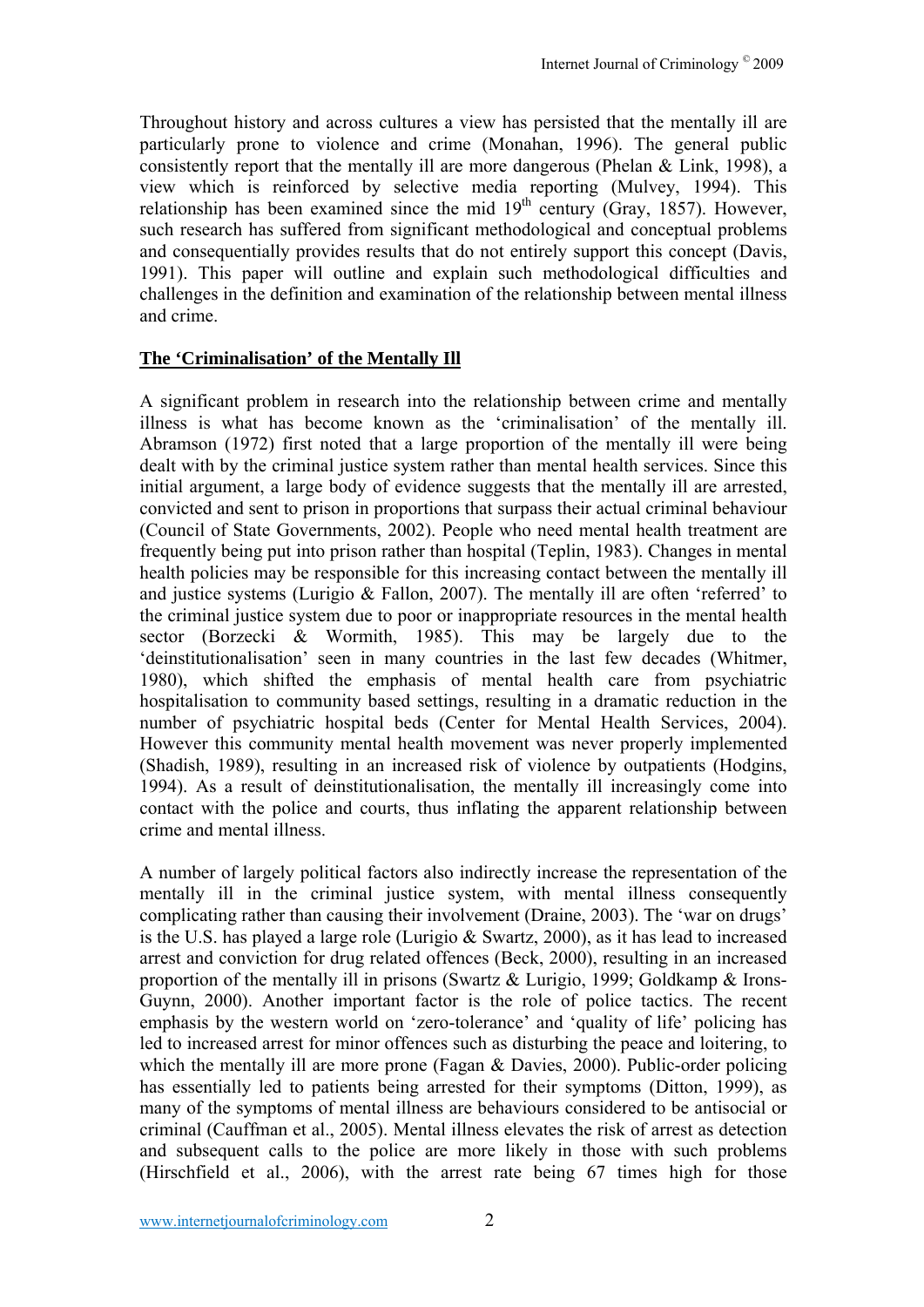demonstrating symptoms of mental illness (Teplin, 2000). There is also a bias in convictions, as the mentally ill are more likely to be charged with misdemeanours than are the mentally healthy (Lamberti et al., 2001), and spend a longer time in jail for similar crimes (McNiel, Binder & Robinson, 2005). The mentally ill are also less likely to understand their interrogation rights, and consequently are more prone to false confessions (Redlich, 2004). Reforms in policies and laws around mental health treatment have made it increasingly difficult to section the mentally ill, which increases the likelihood that they will be arrested 'by default' (Davis, 1992). For example, institutions such as schools, unsure what to do, may call the police to deal with emotionally disturbed adolescents (Rice, 2003). These factors have combined so that in the U.K., 20% of mentally ill prisoners have been rejected for treatment by the National Health Service prior to conviction (Coid, 1988). As a result there is a considerable 'flow' of individuals between the mental health and criminal justice systems (Holley & Arboleda-Flórez, 1988). Furthermore, the criminal justice system experience may worsen mental health problems (Lurigio, Fallon & Dincin, 2000), further increasing such a flow. This becomes a problem for researchers, as it is becomes difficult to define and study the relationship, with so many indirect mechanisms by which the mentally ill are over-represented in the criminal justice system.

## **The 'Psychiatrisation' of Criminals**

An important point is what has been referred to as the 'psychiatrisation' of criminals. Bad behaviour is often viewed as a symptom of psychological disorder (Flew, 1954), and for many decades it has been argued that all criminals are 'sick' (Silber, 1974), and that crime is a symptom of disease (Flew, 1954). As Menninger (1928) put it "The time will come, when stealing or murder will be thought of as a symptom, indicating the presence of a disease". It has also been argued that the psychiatry is often abused in the area of crime; in the Soviet Union, and still today in China, psychiatry has been used to 'imprison' political dissidents (Gunn, 2006). It has been argued that the high levels of mental illness in prisons is largely due to the 'psychiatrisation' of criminality (Davis, 1992; Anderson, 1997), and that psychiatric concepts are commonly applied to convicted individuals due to ethical and social values rather then medical considerations (Silber, 1974). As a result, the links between the two may simply be a product of how the mentally ill and criminals are treated by such services (Wessely & Taylor, 1991). For a number mental disorders such as borderline personality disorder, sadism and intermittent explosive disorder, violent behaviour is one of the key diagnostic symptoms, and such psychiatric conceptualisations of violence as a key symptom may be increasing over time (Harry, 1985). The symptoms of specific mental illness may directly include crime or delinquency, for example in conduct disorder or oppositional defiant disorder. A particularly important diagnosis is 'Anti Social Personality Disorder' (ASD), as ASD is the most common diagnosis in prisoners (Henn, Herjanic & Vanderopearl, 1976). ASD has in particular being criticised, with there being controversy over whether it constitutes a mental illness per se (Bursten, 1982), and many suggesting that it is no more than a moral judgement given as a diagnostic label (Blackburn, 1998). Such research suggests that crime is increasingly being labelled as mental illness, making it a considerable challenge for researchers to distinguish between the two, and subsequently to examine their relationship.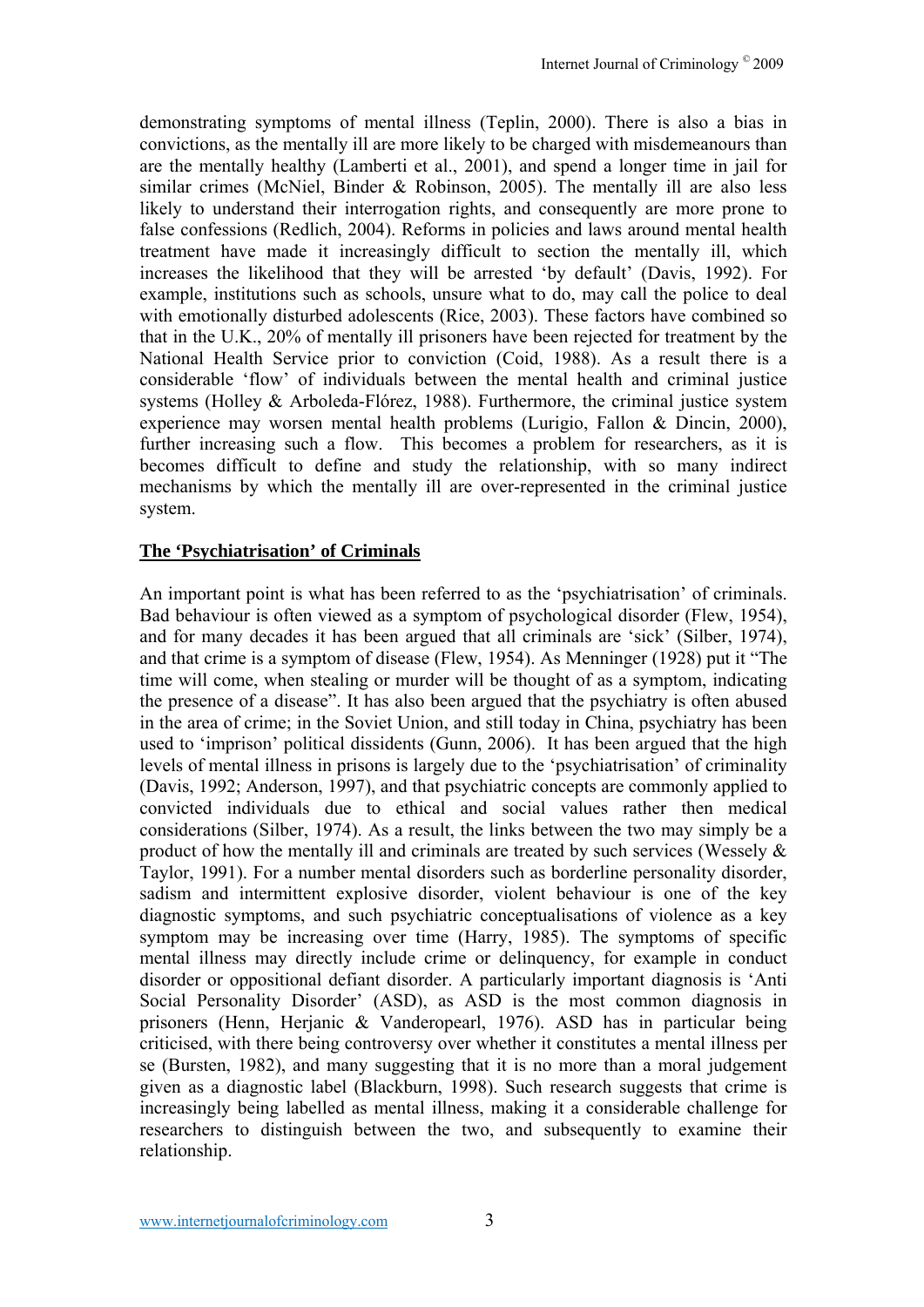#### **Common risk factors**

There are a number of common factors shared by both criminal and psychiatric patients, which may explain correlations between mental illness and crime. Demographic variables such as age, socio- economic status and race predict both arrest (Brownfield, Sorenson & Thompson, 2000; Beckett et al., 2005), and mental illness (Costello et al., 1998). Individuals with personality disorders share a number of common factors with criminals, usually being young men, poorly educated, unemployed, and having a deprived upbringing and disorganised home environment (Morissette, 1986). Research has consistently shown that any associations between mental disorder and criminal behaviour disappear once variables such as education and age are controlled for statistically (Abram & Teplin, 1990). Monahan & Steadman (1983) argued that relationships between the two can be accounted for almost entirely by shared demographic factors. In essence, the mentally ill are prone to the same factors which predict criminality in the mentally healthy (Wessely, 1993). Accounting for such factors is a considerable challenge in researchers trying to establish causality. There are also a number of factors which predict crime and violence in the mentally ill. Violence prior to admission to a hospital is associated with violence after discharge, as is male gender, age, increased length of stay and cognitive impairment (Shah, Fineberg & James, 1991). Violence whilst in hospital is also related to overcrowding and incompetent staff (Shah, Fineberg & James, 1991). A number of studies have found that in the mentally ill, prior criminal history predicts recidivism upon release (Teplin, Abram & McClelland, 1994), and consequently it has been argued that once criminal behaviour has begun, the most accurate predictor of future crime is criminal history (Anderson, 1997), regardless of whether an individual is mentally ill (Bonta, Law & Hanson, 1998). Studies have found that the relationship between crime and mental illness disappears entirely once previous convictions are accounted for (Abram & Teplin, 1990; Wessely & Taylor, 1991; Feder, 1991). Research suggests that the mentally ill may only be more prone to violence if they receive inadequate treatment (Hodgins, 1998), have a long-standing paranoid attitude (Arseneault et al., 2000), and are actively experiencing delusions (Taylor & Estroff, 2003). Many psychiatric medications used to treat mental illness may also increase the risk of violence (Menuck, 1983). Other risk factors for criminality and violence in the mentally ill include homelessness (McNiel, Binder & Robinson, 2005; Martell, Rosner & Harmon, 1995), family dysfunction and conflict with violent parents (Rowley, Ewing & Singer, 1987; APA, 1994), being raised by a mentally ill parent (Lewis et al., 1985) and having a history of physical abuse (Vander Stoep, Evens & Taub, 1997). Further factors that predict recidivism in psychiatric patients include a lack of responsibility, narcissistic personality, poor treatment compliance and low levels of impulse control and affect regulation (Philipse et al., 2004; Nestor, 2002). Such factors pose a significant problem in research in the area, as they must be controlled for appropriately. Furthermore, there appears to be disagreement over whether such factors are casually relevant, and therefore should not be controlled for statistically (Monahan, 1993).

#### **Substance abuse**

An important consideration is the impact of substance abuse. Long-term substance abuse is an independent risk factor for violence (Hodgins, 1992), and a diagnosis of a substance abuse disorder places individuals at risk of violence more than any other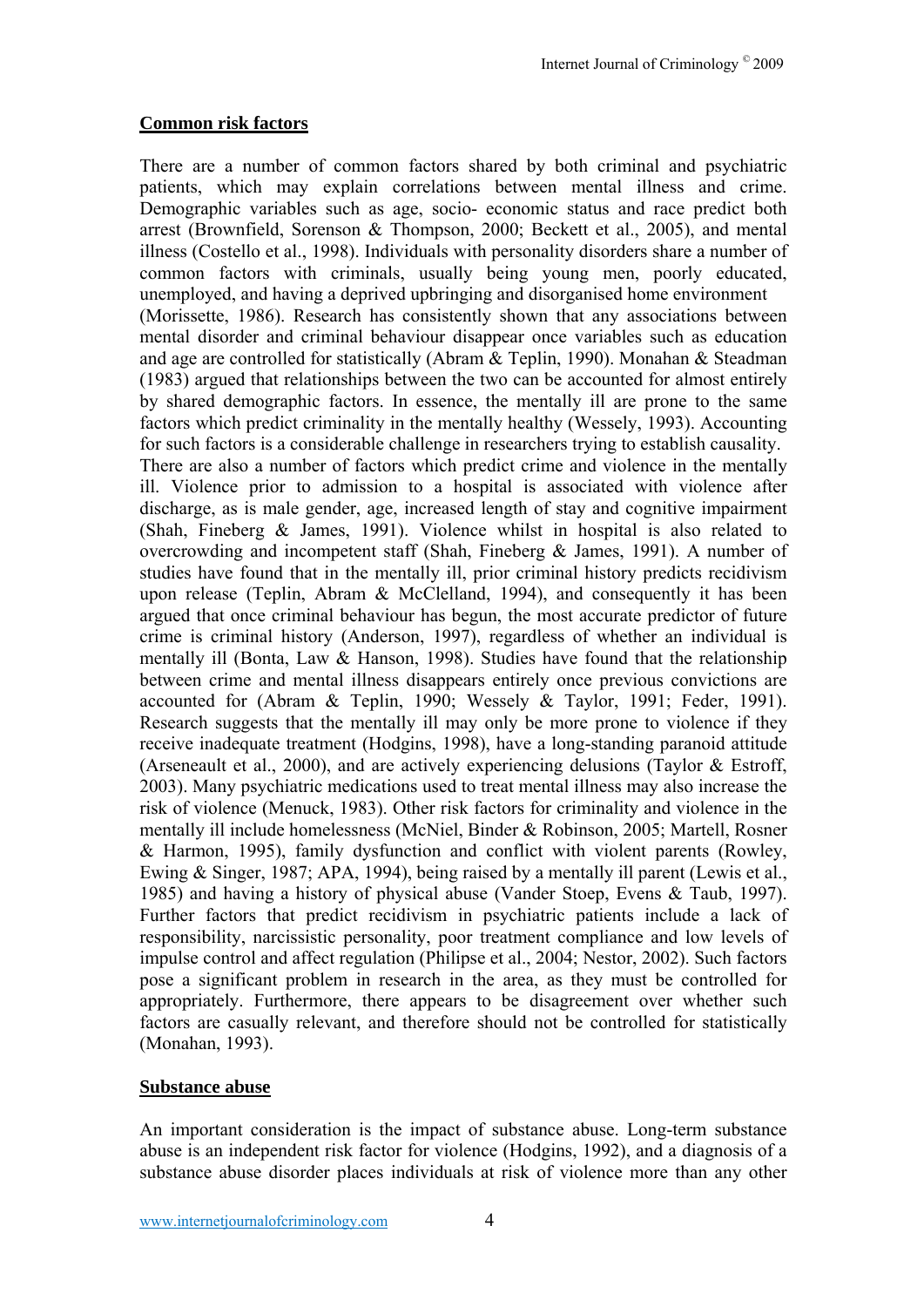major mental illness (Swanson et al., 1990). Substance abuse and dependence significantly increases the likelihood that a mentally ill individual will become violent (Newhill & Mulvey, 2002). Swanson et al. (1993) found that in those with a major mental disorder, co-morbid substance abuse increased the risk of violence four fold. Substance abuse is frequently co-morbid with a variety of mental illnesses (Abram, 1990; Regier et al., 1990), and levels of co-morbidity appear to be elevated in mentally ill offenders (Hiller et al., 1996; Lamb & Grant, 1982). Mentally ill prisoners tend to use drugs (Teplin, 1991), and substance abuse disorders are the most common diagnosis in prison (Arboleda-Flórez, 1994). Smith & Newman (1990) suggest that elevated substance abuse in psychopaths largely explains related violent crime. Comorbid substance abuse may not only increase the risk of violent crime in the mentally ill, but may account for the relationship entirely, as studies have found that increased violent crime in the mentally ill is limited to those with a history of alcohol and/or drug abuse (Swartz et al., 1998; Munetz, Grande & Chambers, 2001). Controlling for such substance abuse in research should therefore be a priority for researchers. Substance abuse further complicates research, as there is debate as to whether a substance abuse disorder should be included as a mental illness. Furthermore, the fact that co-morbidities may increase police contact (Brown et al., 1989) and the impact of substance abuse on the course of mental illness (e.g. Goldberg et al., 2001) complicates matters further.

## **Specific methodological challenges**

There are a number of specific methodological issues in this area of research, which has traditionally suffered from methodological difficulties (Link & Stueve, 1995). Studies have varied in experimental designs, sample size, length of follow-up, diagnostic categories examined, outcome measures, use of controls group, and level of control of demographic and environmental factors (Mulvey, Blumstein & Cohen, 1986; Hodgins, 2001). One significant problem is that this area draws together the disciplines of psychiatry and criminology; two disciplines which different greatly in their methodology (Mullen, 1992). Methodological challenges include a lack of comparability of studies over different countries and times (Hodgins, 2001), and inadequate control of confounds, small sample sizes, and poor differentiation between diagnoses (Cohen, 1980). Measurement problems are also relevant including the overreliance on arrest rates and their associated poor reliability (Davis, 1991), difficulties with secondary data such as medical records (Gunn, 1977), problems with underreporting (Swanson et al., 1990), and poor validity of self-reported crime and delinquency (Jolliffee et al., 2003). Three specific methodological issues are particularly relevant to the area; randomised vs. quasi-experimental designs, longitudinal vs. cross-sectional designs, and sampling methods.

## **Randomised vs. quasi-experimental designs**

An important issue is whether randomised control trials (RCTs) are the only designs which should be used, or whether quasi-experimental designs are appropriate. This is particularly important in forensic psychiatry research, where RCT methodologies can be problematic (Ferriter & Huband, 2005), as randomisation is not possible in many criminal or mental health settings. For example, it is neither ethical nor practical to place psychiatric patients in a jail or a community setting, and then compare recidivism rates. As a result, in particular in research on prisoners with mental illness,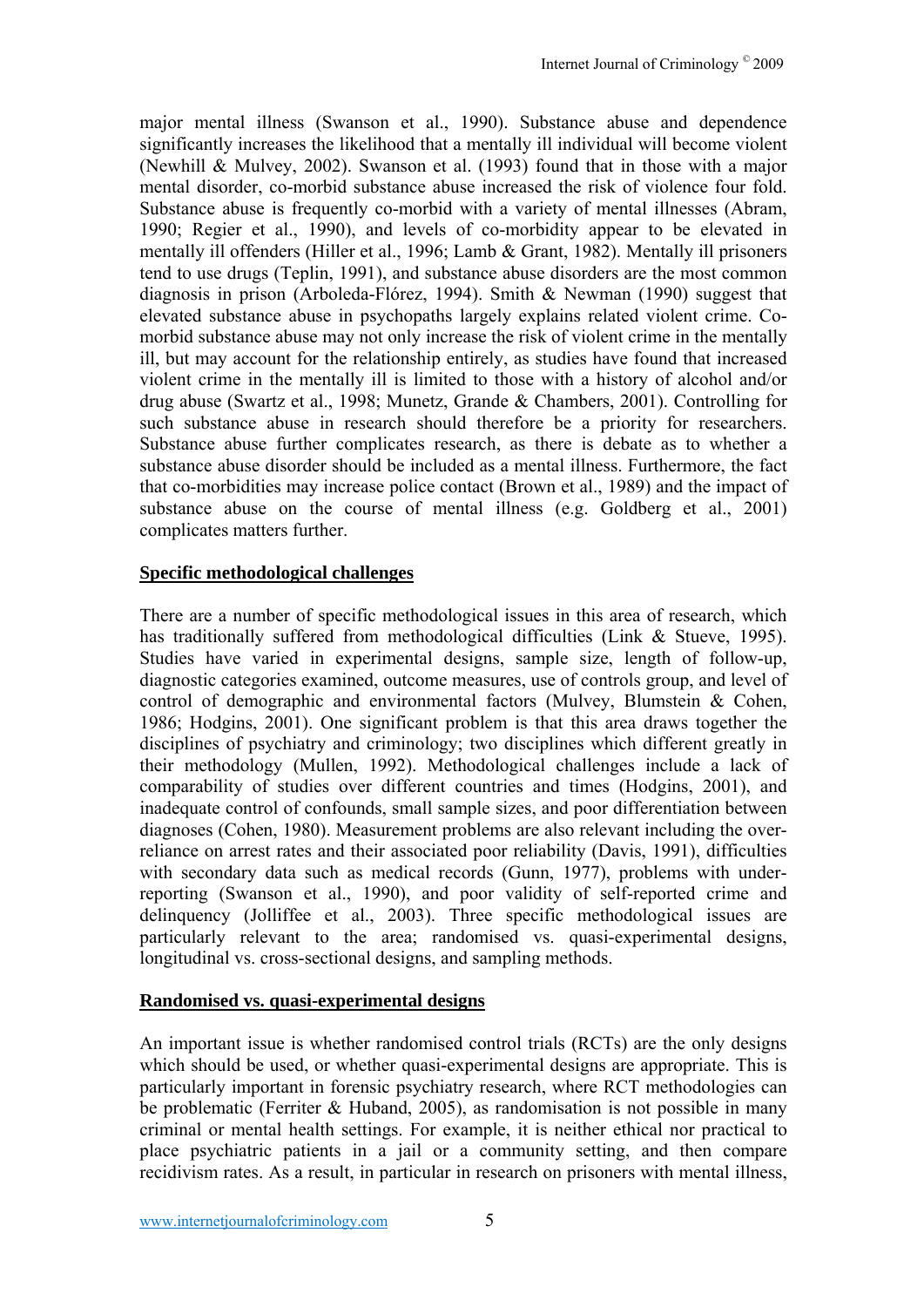very few RCTs have been carried out (Brooker et al., 2003). Quasi-experimental designs, however, have been found to exaggerate treatment effects (Kunz & Oxman, 1998), and therefore using this method may over-state the impact of mental illness on the risk of criminal behaviour. Statistical methods can decrease the biasing effects of non-random assignment, such as propensity score weighting (Rosenbaum & Rubin, 1983), and it has been argued that non RCTs produce largely similar results to RCTs (Ferriter & Huvand, 2005). However, there is little disagreement that RCTs are preferable to quasi-experimental designs; but that they are very difficult to conduct in forensic mental health settings.

#### **Longitudinal vs. cross-sectional research**

Another methodological controversy is whether longitudinal or cross-sectional designs are preferable. In a cross-sectional design it is impossible to determine temporal order and therefore causality. For example, Swanson et al. (1990) cross-sectionally studied mental illness and violence, finding a correlation, however the temporal ordering of these factors could not be determined, and hence causality is unclear. Longitudinal research is therefore generally considered to be preferable. However, there are a number of difficulties with using this method, in particular that of subject attrition. Subject attrition reduces statistical power, and threatens both internal and external validity (Flick, 1988). Subject loss may often be directly related to criminal behaviour, for example being in prison and therefore unavailable for follow-up (Hodgins, 2001). Furthermore, participants contact difficulty and refusal has been linked to factors such as socio-economic status, substance abuse and race (Fischer et al., 2001; Badawi et al., 1999), all of which are also related criminal behaviour. Research in the area has used both longitudinal and cross-sectional designs, each of which has specific problems. As a result controversy still exists over which design is the most appropriate.

#### **Sampling methods**

A final relevant methodological challenge relates to the sampling method used. Sample sizes have ranged from 310 to nearly 100,000 in research on mental illness and crime (Rabkin, 1979). Many studies have not randomly sampled a full range of offenders, and often use specific populations, such as sex offenders (Packard & Rosner, 1985), often without comparing them to a control group. A number of studies focus on institutionalised patients, which may be biasing results, as those who are institutionalised are likely to be more severely ill (Johnson et al., 2000), and may have a greater potential for violence than those in the community (Monahan & Steadman, 1983). This is particularly problematic as one of the most common reasons for a patient being sectioned is violence (Binder & McNeil, 1986), and very violent patients are more likely to be kept in an institution (Quinsey & Maguire, 1986). Even within studies of hospitalised patients, there may be considerable variations in admission and discharge criteria in different hospitals (Hodgins, 2001). A similar problem may occur in studies of mental illness in prisons, as those incarcerated may represent a subpopulation of the mentally ill who are particularly prone to violence (Monahan, 1993). Whilst studies of the mentally ill in institutions and prisons makes up the vast majority of research in the area, this method systematically excludes both the majority of the mentally ill, and the majority of criminals (Gunn, 1977).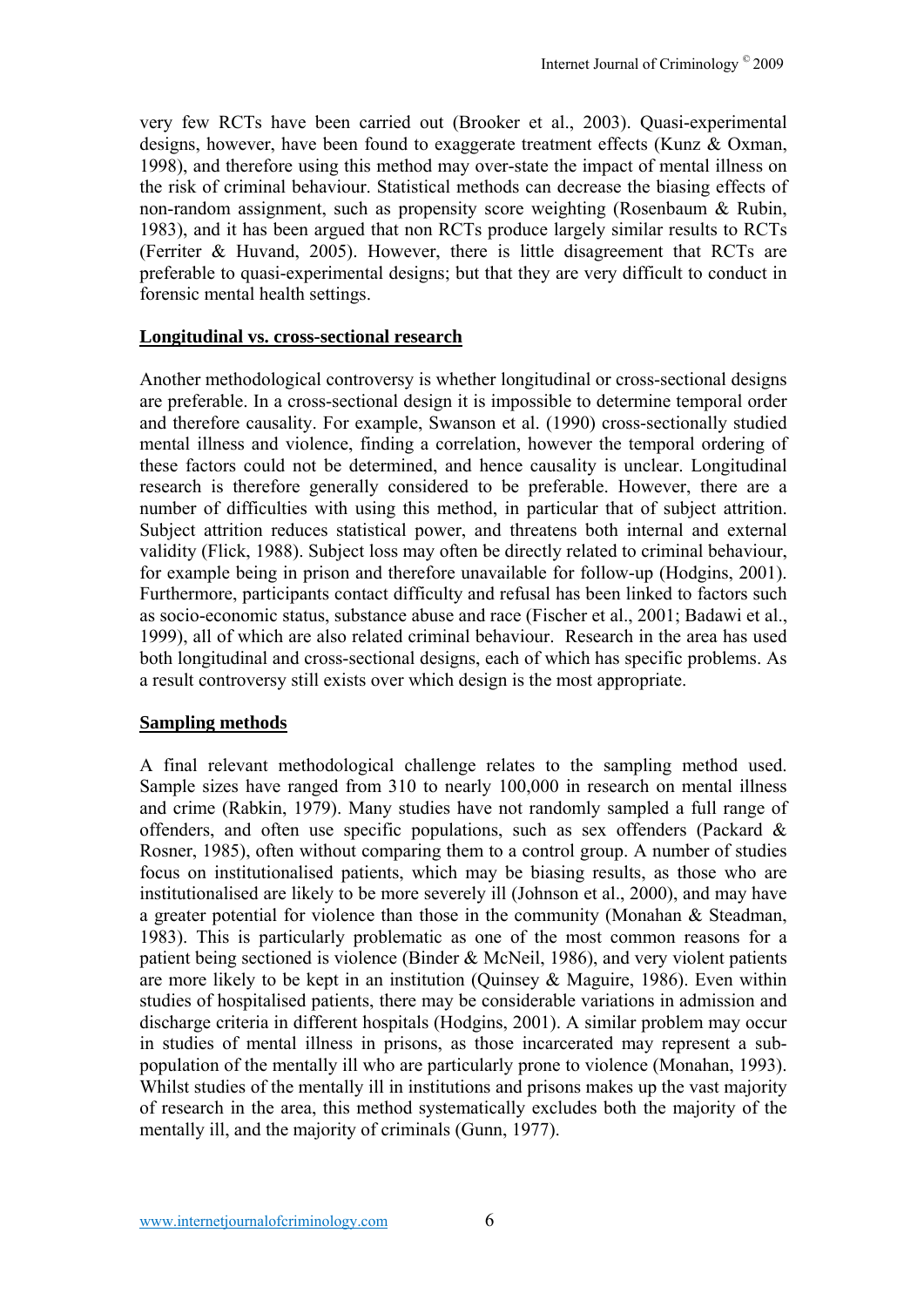# **Conclusion**

In conclusion, there are a large number of methodological challenges which researchers face in defining and studying the relationship between mental disorder and crime. Indirect factors which result in conceptual and methodological challenges include the 'criminalisation' of the mentally ill and the 'psychiatrisation' of criminals, which may result in an overestimation of the relationship. Common risk factors for crime shared by the mentally ill and criminals make definitions hard to conceptualise. Factors which influence the risk of violence in the mentally ill, and the mediating impact of substance abuse further complicate matters. Specific methodological problems in the area include the problems with quasi-experimental designs and the challenges of conducting randomised control trials, problems with conducting crosssectional and longitudinal research into the area, and biases in sampling method used. As a result of these challenges, the simple research question being posed: 'Are the mentally ill more prone to crime?' is one that is still surrounded by controversy.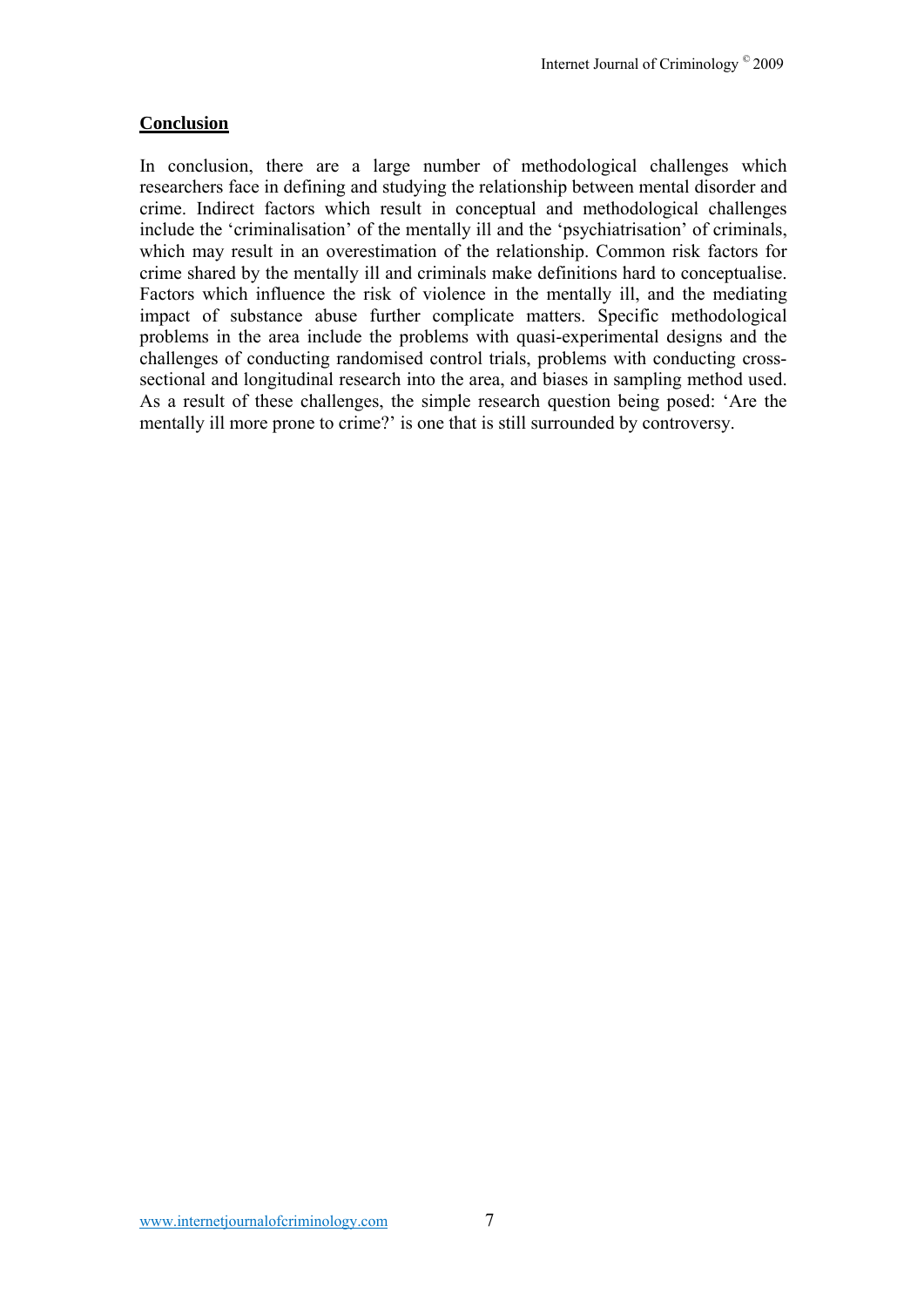# **References**

Arboleda-Flórez, J. (1994). An epidemiological study of mental illness in a remanded population and the relationship between mental condition and criminality, Doctoral Dissertation in Epidemiology. Calgary: University of Calgary.

Abram, K. M. (1990). The problem of co-occurring disorders among jail detainees. *Law and Human Behavior*, 14, 333-345.

Abram, K. M., & Teplin, L, A. (1990). Drug disorder, mental illness, and violence. *NIDA Research Monograph,* 1990, REA, 228.

Abramson, M. F. (1972). The criminalizing of mentally disordered behavior: Possible side-effects of a new mental health law. *Hospital and Community Psychiatry,* 23, 101– 107.

American Psychiatric Association (1994). FACT sheet - violence and mental illness.

Anderson, M. (1997). Mental illness and criminal behaviour: a literature review. *Journal of Psychiatric and Mental Health Nursing,* 1997, 4, 243–250.

Arseneault, L., Moffitt, T. E., Caspi, A., Taylor, P. J., & Silva, P, A. (2000). Mental disorders and violence in a total birth cohort. *Archives of General Psychiatry,* 57, 979– 986.

Badawi, M. A., Eaton, W. W., Myllyluoma, J., Weimer, L. G. & Gallo, J. (1999). Psychopathology and attrition in the Baltimore ECA 15-year follow-up 1981-1996. *Social Psychiatry and Psychiatric Epidemiology,* 34, 91-98.

Beck, A, J. (2000). Prisoners in 1999. Washington, D.C.: Bureau of Statistics.

Beckett, K., Nyrop, K., Pfingst, L., & Bowen, M. (2005). Drug use, drug arrests, and the question of race: Lessons from Seattle. *Social Problems,* 52(3), 419–41.

Binder, R., & McNeil, D. (1986). Victims and families of violent psychiatric patients. *Bulletin of the American Academy of Psychiatry and the Law,* 14(2), 131-139.

Blackburn, R. (1998), Criminality and the interpersonal circle in mentally disorder offenders. *Criminal justice and behaviour,* 25, 155-176.

Bonta, J., Law, M., & Hanson, K. (1998). The prediction of criminal and violent recidivism among mentally disordered offenders: A meta-analysis. *Psychological Bulletin,* 123, 123-142.

Borzecki, M.. & Wormith, J, S. (1985). The criminalization of psychiatrically ill people: A review with a Canadian perspective. *The Psychiatric Journal of the University of Ottawa,* 10(4), 241-247.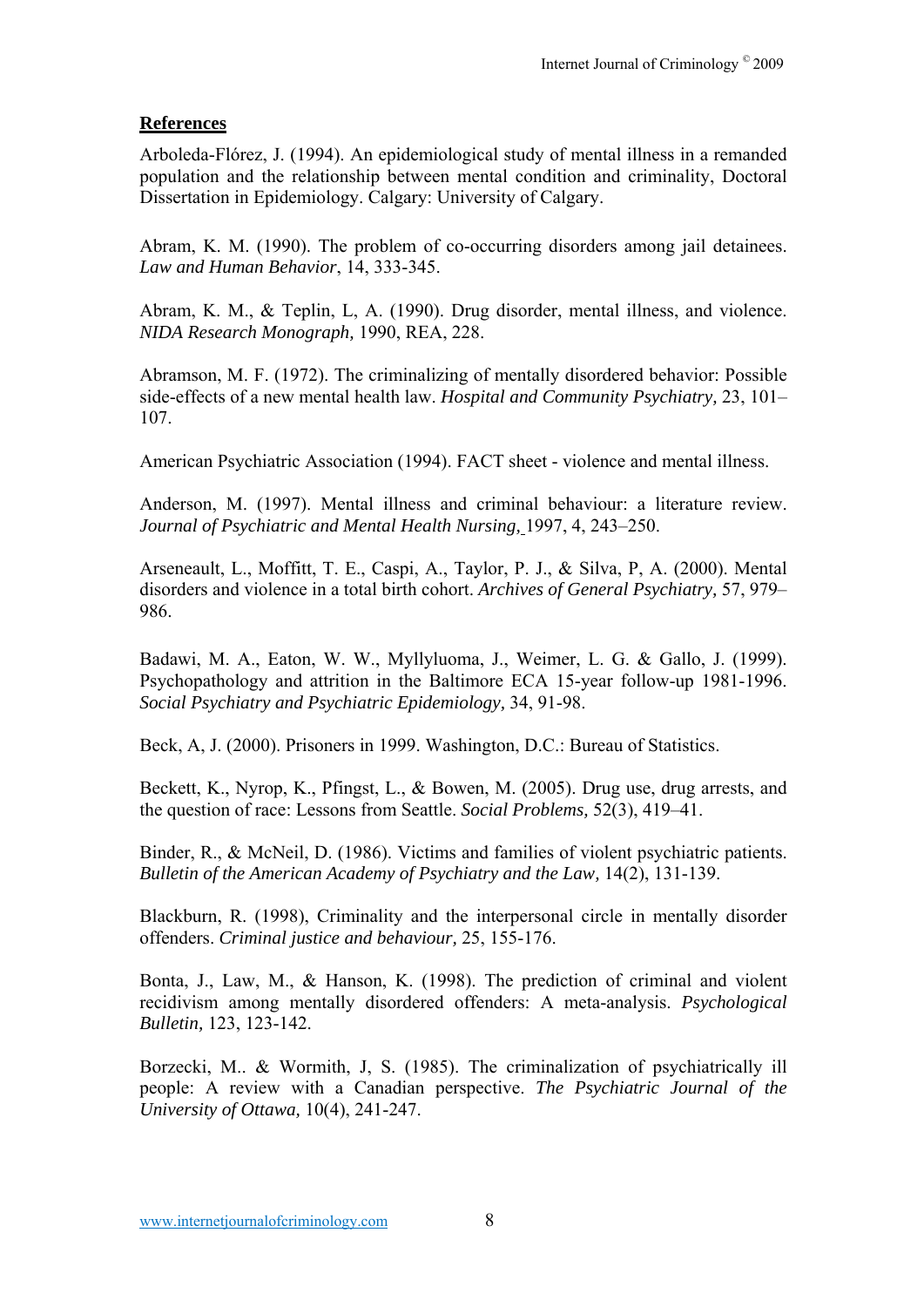Brooker, C., Beverley, C., Repper, J., Ferriter, M.. & Brewer, N. (2003). Mental Health Services and Prisoners; A Review, a report commissioned by the Prison Health Care Task Force. London: DOH/Home Office.

Brown, V, B., Ridgely, M, S., Pepper, B., Levine, L, S., & Ryglewicz, H. (1989). The dual crisis: Mental illness and substance abuse. *American Psychologist,* 44, 565–569.

Brownfield, D., Sorenson, A-M., & Thompson, K, M. (2000). Gang membership, race, and social class: A test of the group hazard and master status hypotheses. *Deviant Behavior,* 22, 73–89.

Bursten, B. (1982). What if antisocial personality is an illness? *Bulletin of the American Academy of Psychiatry and the Law,* 10(2), 97-102.

Cauffman, E., Scholle, S. H., Mulvey, E., & Kelleher, J. J. (2005). Predicting First Time Involvement in the Juvenile Justice System Among Emotionally Disturbed Youth Receiving Mental Health Services. *Psychological Services*, 2005, 2(1), 28–38.

Center for Mental Health Services, Survey and Analysis Branch. (2004). Resident patients in state and county mental hospitals. Rockville, Maryland.

Cohen, C. I. (1980). Crime among mental patients—a critical analysis. Psychiatric *Quarterly,* 52(2), 100-107.

Coid, J. W. (1988). Mentally abnormal prisoners on remand: I –Rejected or accepted by the NHS? *British Medical Journal,* 296, 1779–1782.

Costello, J. E., Messer, S. C., Bird, H. R., Cohen, P., & Reinherz, H. Z. (1998). The prevalence of serious emotional disturbance: A re-analysis of community studies. *Journal of Child and Family Studies,* 7(4), 411–23.

Council of State Governments. (2002). Criminal Justice Mental Health Consensus Project. New York.

Davis, S. (1992). Assessing the 'criminalization' of the mentally ill in Canada. *Canadian Journal of Psychiatry,* 37, 532-538.

Davis, S. (1991). An overview: Are mentally ill people really more dangerous? *Social Work,* 36(2), 174-180.

Ditton, P. P. (1999). Mental health and treatment of inmates and probationers. Washington, DC: U.S. Department of Justice, Bureau of Justice Statistics.

Draine, J. (2003). Where is the illness in the criminalization of the mentally ill? In Fisher, W, H. (Ed.), *Community based interventions for criminal offenders with severe mental illness.* New York: Elsevier.

Fagan, J., & Davies, G. (2000). Street stops and broken windows: Terror, race and disorder in New York City. *Fordham Urban Law Journal,* 28, 457–479.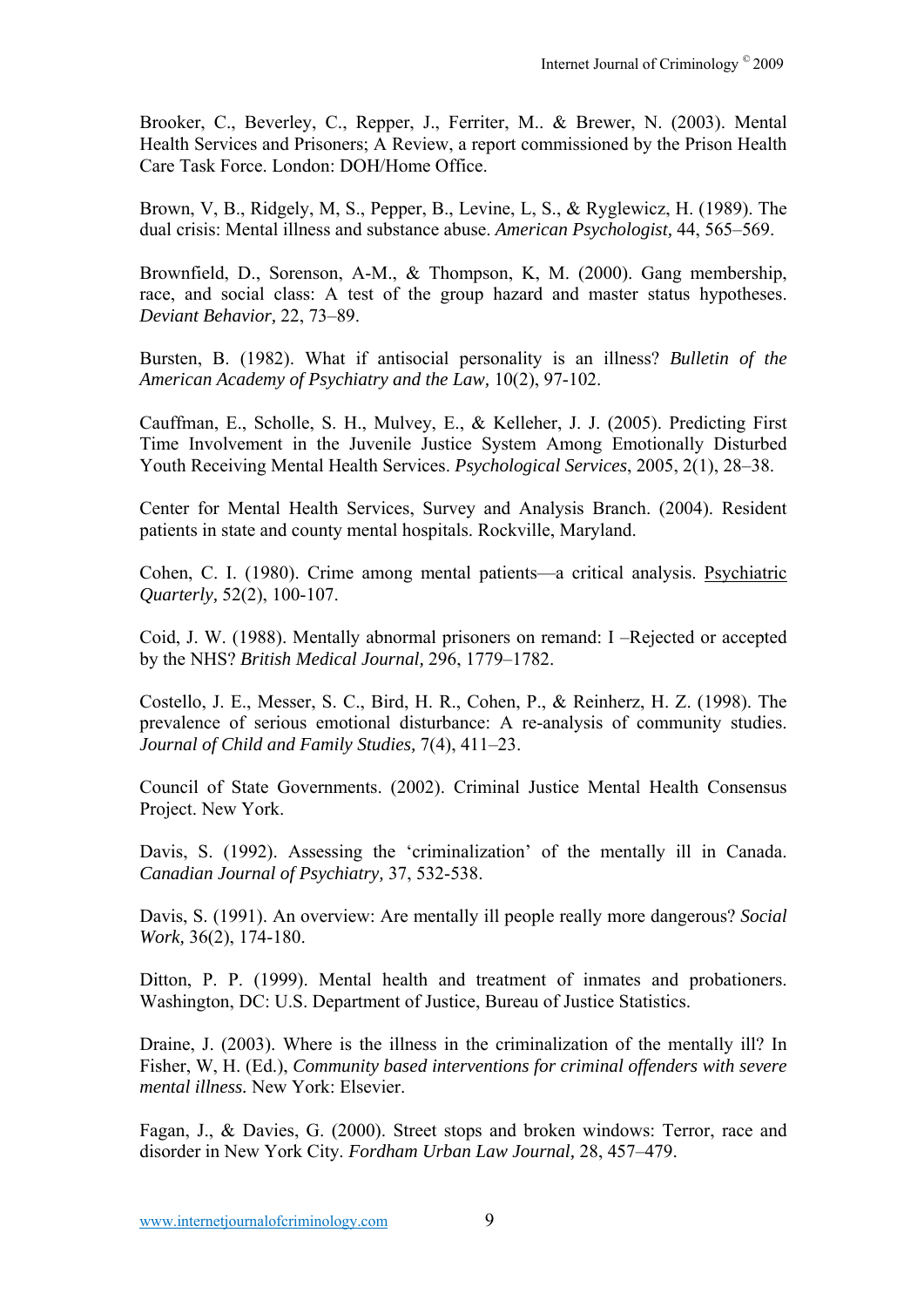Feder, L. (1991). A comparison of the community adjustment of mentally ill offenders with those from the general prison population: An 18-month follow-up. *Law and Human Behaviour,* 15, 477-493.

Ferriter, M., & Huband, D. (2005). Does the non-randomized controlled study have a place in the systematic review? A pilot study. *Criminal Behaviour and Mental Health,* 15(2), 111-120.

Fischer, E. H., Domelas, E. A., & Goethe, J. W. (2001). Characteristics of people lost to attrition in psychiatric follow-up studies. *Journal of Nervous and Mental Disease,* 189, 49-55.

Flew, A. G. N. (1954). Crime or Disease. *The British Journal of Sociology,* 5,(1), 49- 62.

Flick, S. N. (1988). Managing attrition in clinical research. *Clinical Psychology Review,* 8, 499-515.

Goldberg, J. F. (2001). Bipolar Disorder with Comorbid Substance Abuse: Diagnosis, Prognosis, and Treatment. *Journal of Psychiatric Practice,* 7(2), 109-122.

Goldkamp, J. S., & Irons-Guynn, C. (2000). Emerging judicial strategies for the mentally ill in the criminal caseload: Mental health courts in Fort Lauderdale, Seattle, San Bernardino, and Anchorage. Washington, DC: U.S. Department of Justice, Office of Justice Programs, Bureau of Justice Assistance.

Gray, J. P. (1857). Homicide in insanity. *American Journal of Insanity,* 14, 119−143.

Gunn, J. (2006). Abuse of psychiatry. *Criminal Behaviour and Mental Health,* 16, 77– 86.

Gunn, J. (1977). Criminal behaviour and mental disorder. *British Journal of Psychiatry,* 130, 317-329.

Harry, B. (1985). Violence and official diagnostic nomenclature. *Bulletin of the American Academy of Psychiatry and the Law,* 13, 385-388.

Henn, F. A. Herjanc, M., & Vanderpearl, R. H. (1976). Forensic psychiatry: Profiles of two types of sex offenders. *American Journal of Psychiatry,* 133, 694-696.

Hiller, M. L., Knight, K., Broome, K. M., & Simpson, D. D. (1996). Compulsory community based substance abuse treatment and the mentally ill criminal offender. *The Prison Journal,* 76, 180-191.

Hirschfield, P., Maschi, T., White, H. R., Traub, L. G., & Loeber, R. (2006). Mental health and juvenile arrests: Criminality, criminalisation or compassion? *Criminology,* 44(3), 593-630.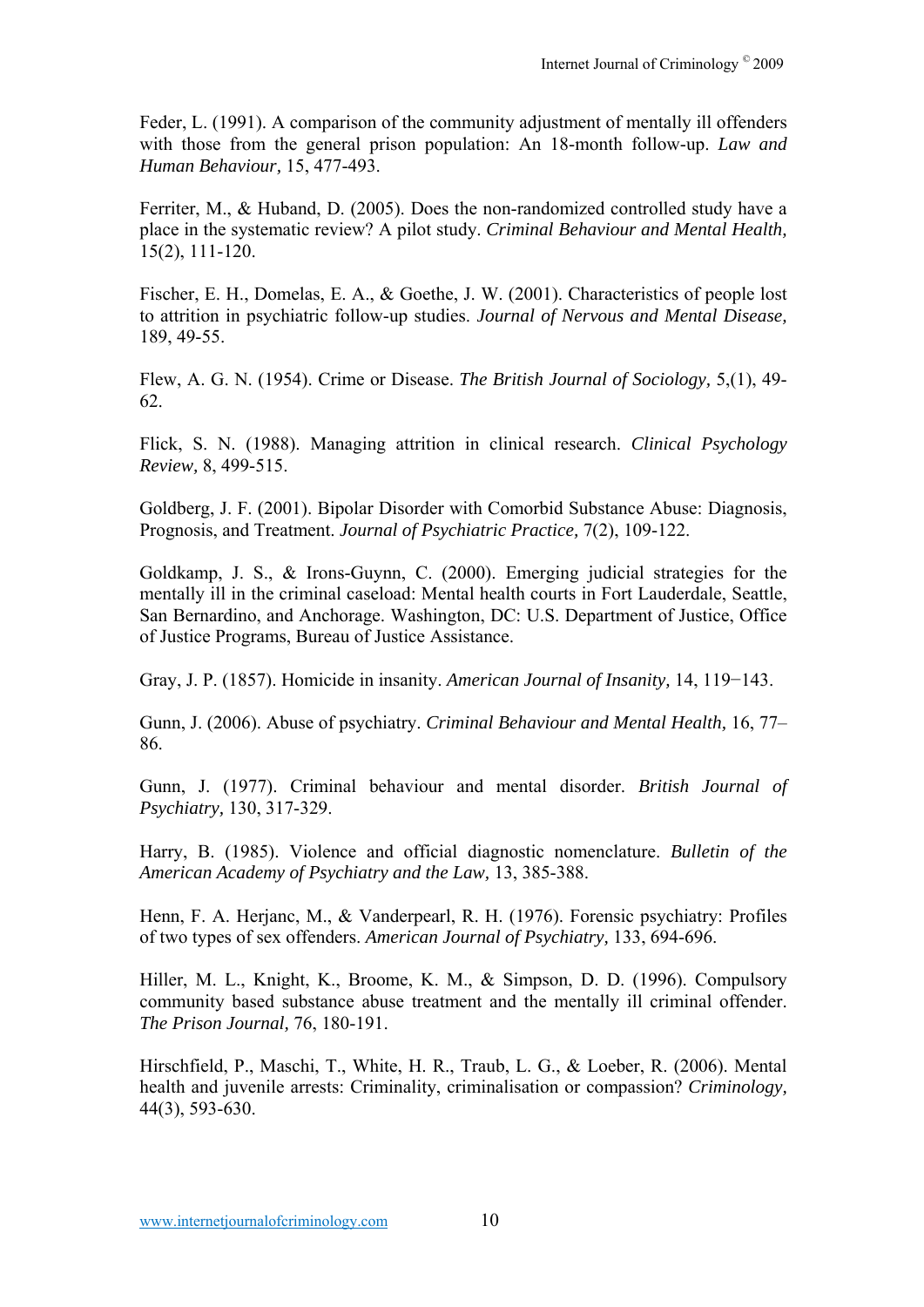Hodgins, S. (2001). The major mental disorders and crime: Stop debating and start treating and preventing. *International Journal of Law and Psychiatry,* 24, 2001, 427– 446.

Hodgins, S. (1998). Epidemiological investigations of the associations between major mental disorders and crime: methodological limitations and validity of the conclusions. *Soc Psychiatry Psychiatr Epidemiol,* 33, 29-37.

Hodgins, S. (1994). Editorial: Schizophrenia and violence: Are new mental health policies needed? *Journal of Forensic Psychiatry,* 5(3), 473-477.

Hodgins, S. (1992). Mental Disorder, Intellectual Deficiency, and Crime: Evidence From a Birth Cohort. *Archives of General Psychiatry,* 49, 476-83.

Holley, H. L., & Arboleda-Flórez, J. (1988). Criminalization of the mentally ill: Part I. Police perceptions. *Canadian Journal of Psychiatry,* 33, 81-86.

Johnson, J. G., Cohen, P., Smailes, E., Kasen, S., Oldham, J. M., Skodol, A. E., & Brook, J. S. (2000). Adolescent personality disorders associated with violence and criminal behavior during adolescence and early adulthood. *Am J Psychiatry,* 157 1406–1412.

Jollifee, D., Farrington, D. P., Hawkins, D., Catalano, R. F., Hill, K. G. & Kosterman, R. (2003). Predictive, concurrent, prospective and retrospective validity of selfreported delinquency. *Criminal Behaviour and Mental Health,* 13, 179–197.

Kunz, R., & Oxman, A. D. (1998). The unpredictability paradox: review of empirical comparisons of randomized and non-randomized clinical trials. *British Medical Journal,* 317, 1185-1190.

Lamb, H. R., & Grant, R. W. (1982). The mentally ill in an urban county jail. *Archives of General Psychiatry,* 39, p.17-22.

Lamberti, J. S., Weisman, R. L., Schwarzkopf, S. B., Price, N., Ashton, R. M., & Trompeter, J. (2001). The mentally ill in jails and prisons: towards an integrated model ofprevention. *Psychiatric Quarterly,* 72(1), 63-77.

Lewis, D. O., Moy, E., Jackson, L. D., Aaronson, R., Restifo, N., Serra, S., & Simos, A. (1985). Biopsychosocial characteristics of children who later murder: A prospective study. *American Journal of Psychiatry,* 142, 1161–1166.

Link B. G., & Stueve, A. (1995). Evidence bearing on mental illness as a possible cause of violent behaviour. *Epidemiological Reviews,* 17**,** 172–181.

Lurigio, A. J., & Fallon, J. (2007). Individuals with Serious Mental Illness in the Criminal Justice System: The Case of Richard P. *Clinical Case Studies,* 6, 362-378.

Lurigio, A. J., Fallon, J. R., & Dincin, J. (2000). Helping the mentally ill in jails adapt to community life: A description of a postrelease ACT program and its clients.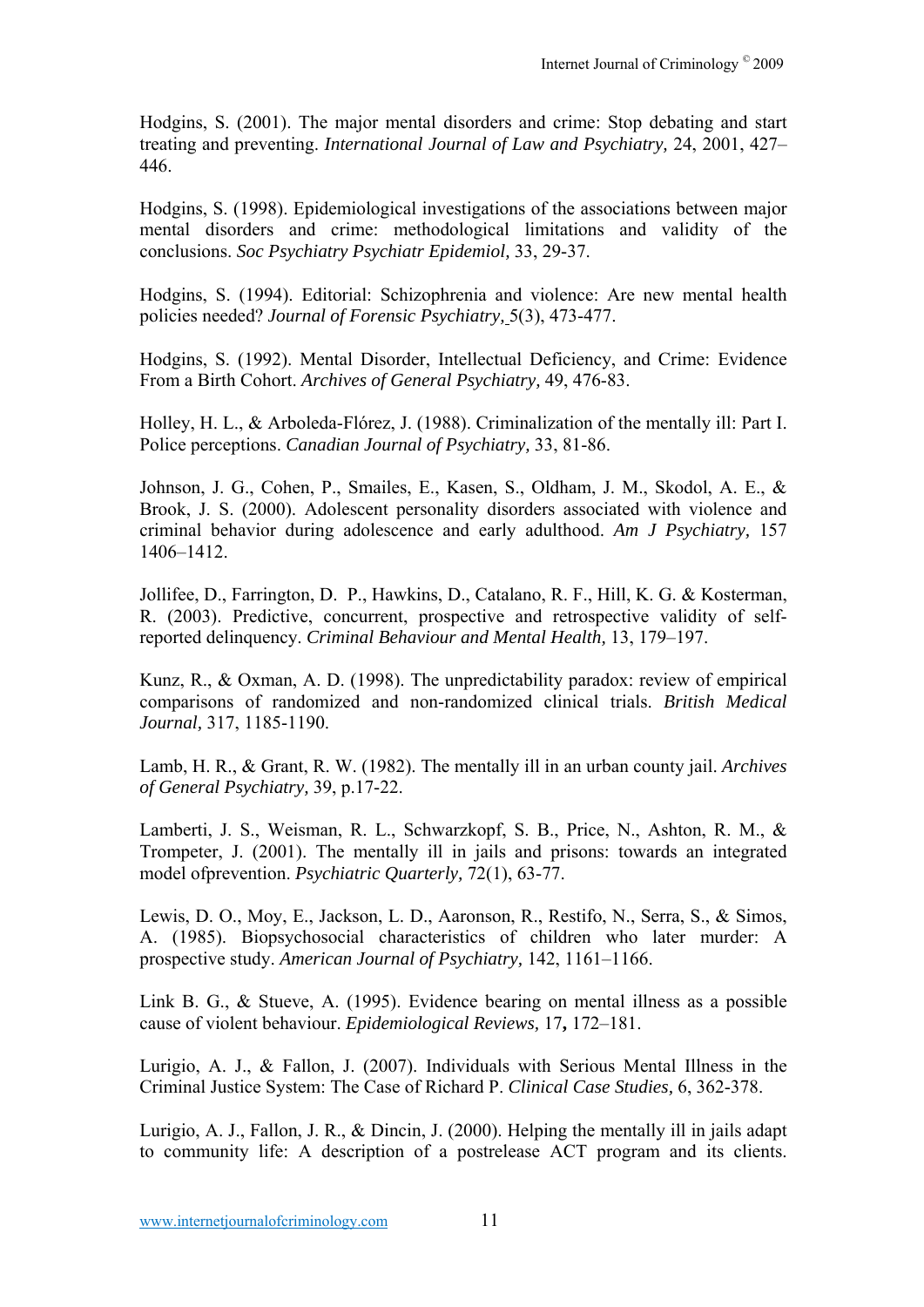*International Journal of Offender Therapy and Comparative Criminology,* 44, 532- 548.

Lurigio, A. J., & Swartz, J. A. (2000). Changing the contours of the criminal justice system to meet the needs of persons with serious mental illness. In Homey, J. (Ed.), Policies, Processes, and Decisions of the Criminal Justice System. Washington, D.C.: U.S. Department of Justice, National Institute of Justice.

Martell, D. A., Rosner, R., & Harmon, R. B. (1995). Base rate estimates of criminal behavior by homeless mentally ill persons in New York City. *Psychiatric Services,* 46, 596–601.

McNiel, D. E., Binder, R. L., & Robinson, J. L. (2005). Incarceration associated with homelessness, mental disorder, and co-occurring substance abuse. *Psychiatric Services,* 56(7), 840–846.

Menninger, K. (1928). Medicolegal Proposals of the American Psychiatric Association. *Journal of Crimina1 Law, Criminology and Police Science,* 19, 367-73.

Menuck, M. (1983). Clinical aspects of dangerous behaviour. *Journal of Psychiatry and Law,* 11, 277-304.

Monahan, J. (1996). *Mental illness and violent crime.* Washington DC: National Institute of Justice.

Monahan, J. (1993). Mental disorder and violence: Another look. In Hodgins, S. (Ed.), *Mental disorder and crime.* Newbury Park: Sage Publications.

Monahan, J. & Steadman, H. J. (1983). Crime and Mental Disorder: An Epidemiological Approach. *Crime and Justice,* 4, 145-189.

Morissette, L. (1986). Criminalité et violence chez les malades mentaux traités dans la communauté : prévention possible? *L'Union médicale du Canada,* 115, 690-744.

Mullen P, E. (1992). Applied criminology. *Current Opinion in Psychiatry,* 5, 773– 777.

Mulvey, E., Blumstein, A., & Cohen, J. (1986). Reframing the question of mental patient criminality. *International Journal of Law and Psychiatry,* 9, 57-65.

Mulvey, E. P. (1994). Assessing the evidence of a link between mental illness and violence. *Hospital and Community Psychiatry,* 45, 663-668.

Munetz, M. R., Grande, T. P., & Chambers, M. R. (2001). The incarceration of individuals with severe mental disorders. *Community Mental Health Journal,* 37(4), 361-371.

Nestor, P. G. (2002). Mental Disorder and Violence: Personality Dimensions and Clinical Features. *Am J Psychiatry,* 159, 1973–1978.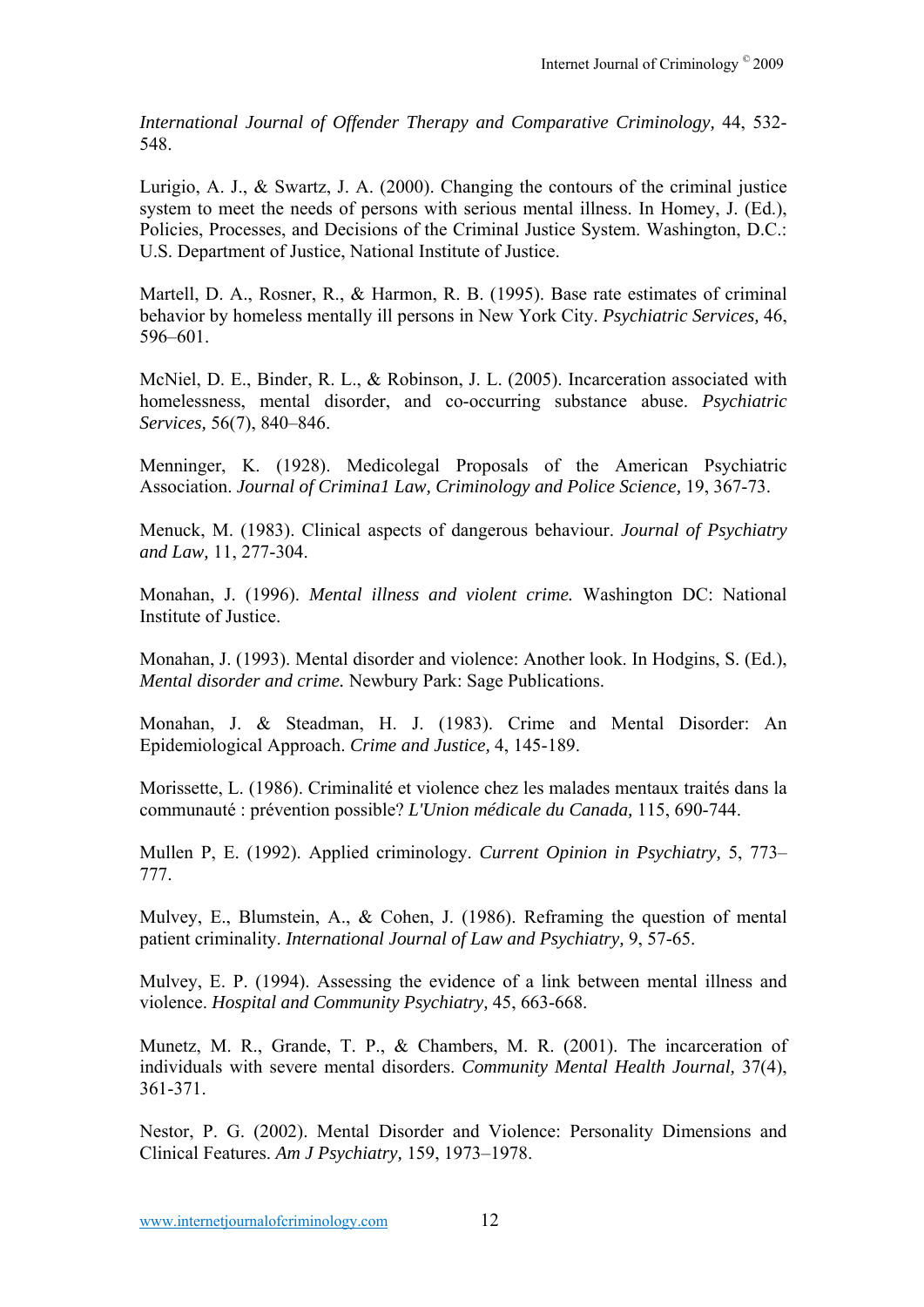Newhill, C. E., & Mulvey, E. P. (2002). Emotional dysregulation: The key to a treatment approach for violent mentally ill individuals. *Clinical Social Work Journal,* 30(2), 157-171.

Packard, W. S., & Rosner, R. (1985). Psychiatric evaluations of sexual offenders. *Journal of Forensic Science,* 30, 715-720.

Phelan, J. C., & Link, B, G. (1998). The growing belief that people with mental illnesses are violent: the role of the dangerousness criterion for civil commitment. *Social Psychiatry and Psychiatric Epidemiology,* 33, 7–13.

Philipse, M. W. G., Koeter, M. W. J., Brink, W. V. D., & Van Der Staak, C. P. F. (2004). The structural coherence of clinically derived dynamic indicators of reoffending risk. *Criminal Behaviour and Mental Health,* 14, 263–279.

Qunisey, V.. & Maguire, A. (1986). Maximum security psychiatric patients: Actuarial and clinical prediction of dangerousness. *Journal of Interpersonal Violence,* 1, 143- 171.

Rabkin, J. G. (1979). Criminal Behavior of Discharged Mental Patients: A Critical Appraisal of the Research. *Psychological Bulletin,* 86(1), 1-27.

Redlich, A. D. (2004). Mental Illness, Police Interrogations, and the Potential for False Confession. *Psychiatric services,* 55(1), 19-21.

Regier, D., Farmer, M. E., Rae, D. S., Locke, B. Z., Keith, S. J., Judd, U., et al. (1990). Co-morbidity of mental disorders with alcohol and other drug abuse. *Journal of the American Medical Association,* 264, 2511-2518.

Rice, H. (2003). Schools accused of criminalizing disability: Discipline leading to lawsuits. *Houston Chronicle,* December 29, p.13.

Rosenbaum P. R., & Rubin, D. B. (1983). The central role of the propensity score in observational studies for causal effects. *Biometrika,* 70, 41–55.

Rowley, J. C., Ewing, C. P., & Singer, S. I. (1987). Juvenile homicide: The need for an interdisciplinary approach. *Behavioral Sciences and the Law,* 5, 1–10.

Shadish, W. R. (1989). Private sector care for chronically mentally ill individuals: The more things change, the more they stay the same. *American Psychologist,* 44, 1142– 1147.

Shah, A. K., Fineberg, N. A., & James, D. V. (1991). Violence among psychiatric inpatients. *Acta Psychiatrica Scandanavica,* 84, 305-309.

Silber, D. E. (1974). Controversy Concerning the Criminal Justice System and Its Implications for the Role of Mental Health Workers. *American Psychologist,* 239, 29- 244.